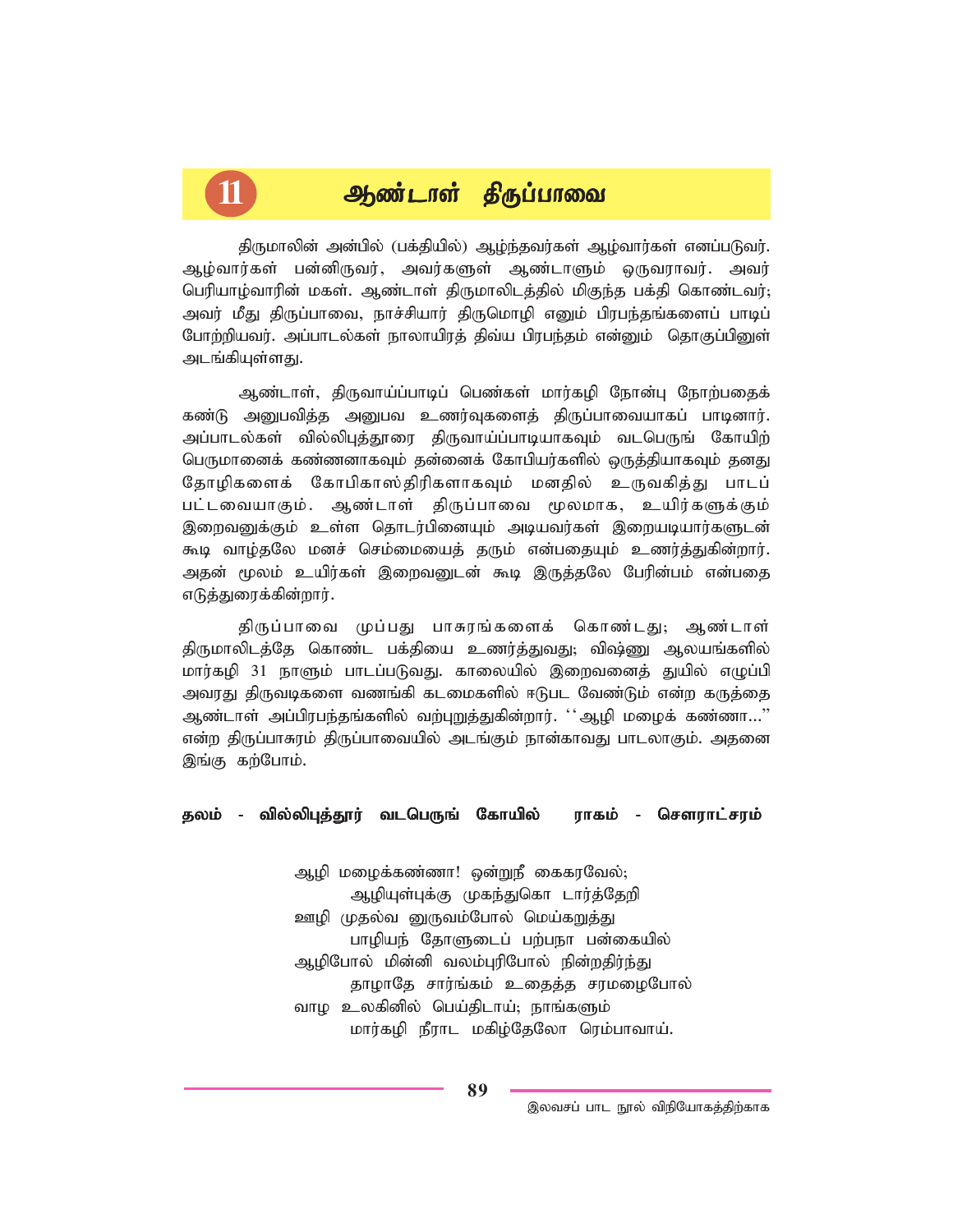#### பதவுரை:-

ஆழி மழைக் கண்ணா - மழைக்குத் தலைவனே; ஒன்று நீ கைகரவேல் <u>- நீ சிறிதும் உ</u>ன் வள்ளல் தன்மை ஒன்றையும் ஒழிக்காதே; ஆழியுள்புக்கு முகர்ந்து கொடு ஆர்த்து ஏறி - நீ கடலுள் ஆழப் புகுந்து நீரை முகந்து பெரு முழக்கோடு வானில் ஏற வேண்டும்; ஊழி முதல்வன் உருவம் போல் மெய் கறுத்து - விஷ்ணுவின் திருமேனி போல முகிலானது கறுத்தும்; பாழியந் தோளுடைப்பற்பநாபன் கையில் ஆமி போல் மின்னி - பருத்த வலிமை உடைய பத்மநாபனின் வலது கையில் உள்ள சக்கரத்தைப் போல் மின்னிப் பிராகாசித்<u>து;</u> வலம்புரி போல் நின்றதிர்ந்தும். அவரது இடது கரத்தில் உள்ள வலம்புரிச் சங்கு போல் முழக்கம் செய்தும்; தாழாதே சார்ங்கம் உதைத்த சரமழை போல் - வில்லில் இருந்து விடப்பட்ட அம்பைப் போல மழையைப் பொழிந்து அழித்து விடாது உலகோர் வளமாக வாழப் பொழிய வேண்டும்; வாழ உலகினில் பெய்திடாய் - ஆனால், அதிக மழையைப் பொழிய வேண்டும்<del>,</del> நாங்களும் மார்கழி நீராட மகிழ்தேலோர் எம்பாவாய் - கண்ணனை அடைவதற்காக நோன்பு நோற்கும் நாங்களும் மகிழ்ந்து நீராட, சடசடவென மழையைப் *nghopthahf.*

### *nghopg;Giu:*

மழைக்குத் தலைவனே! நீ சிறிதும் உன் வள்ளல் தன்மை ஒன்றையும் ஒழிக்காதே. ஆழ்கடலில் புகுந்து நீரை முகந்து கொண்டு (நீராவியாக்கி) பேரொலியோடு ஆகாயப் பரப்பில் ஏற வேண்டும். விஷ்ணுவின் திருமேனி போல உன்மேனி கறுத்து, பத்மநாபனின் பருத்த வலிமை உடைய வலது கரத்தில் பொருந்திய சக்கரத்தைப் போல மின்னிப் பிரகாசித்தும், அவரது இடது கரத்தில் உள்ள வலம்புரிச்சங்கு போல, நிலைநின்று முழக்கம் செய்தும் வில்லில் விடப்பட்ட அம்பைப் போல மழை பொழிய வேண்டும். ஆனால், அதிகமாகப் பொழிந்து அழித்து விடாது, உலகோர் வளமாக வாழப் பொழிய வேண்டும். கண்ணனை அடைவதற்காக நோன்பு நோற்கும் நாங்களும் மகிழ்ந்து மார்கழி நீராட, சடசடவென மழையைப் பொழிவாயாக.